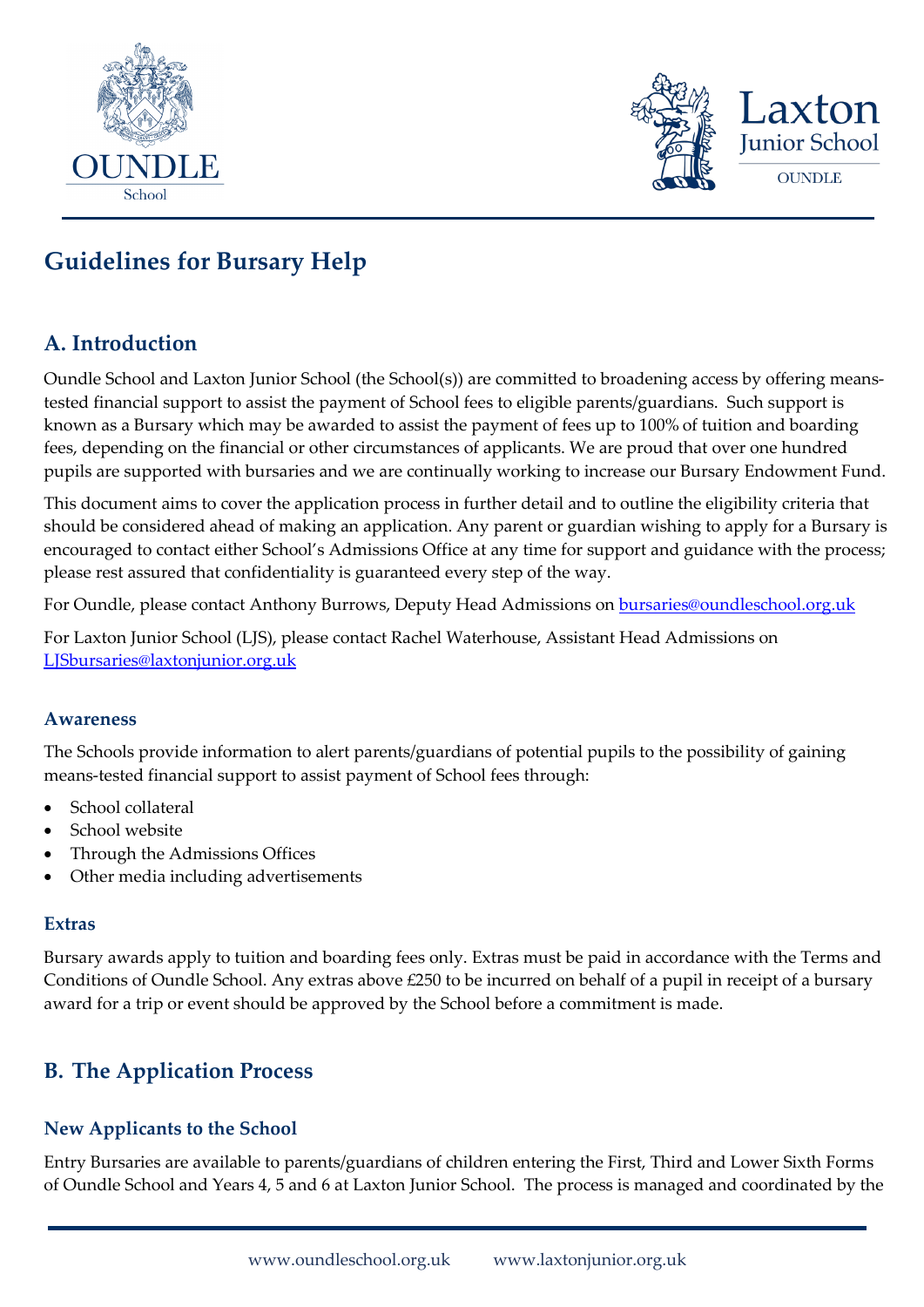Bursaries Committee on behalf of the Head and Bursar. Decisions on awards are communicated by the Deputy Head Admissions, Oundle and Assistant Head Admissions, LJS.

### **Suitability**

Academic achievement and potential are central to assessing a child's suitability. Bursary funds are limited and children judged most suitable will be given priority alongside those likely to gain most from the educational provision. Academic achievement and potential are central to assessing a child's suitability for Oundle School. So that we can disburse the funds available appropriately we assess each application with great care and arrive at a decision based on all the evidence available to us. This includes:

- For Laxton Junior, an extended School visit enabling appropriate assessment and strong school references
- For Oundle School, testing that reveals the ability and/or potential to meet the demands of the academic programme, alongside strong school references
- A willingness to embrace the School's values and expectations
- A determination to make the most of the breadth of opportunity on offer
- A wish to contribute to the community of which they will be part.

### **Step One**

Parents/guardians seeking a bursary are required to complete an application form, *Confidential Declaration of Means,* which seeks to establish the financial circumstances of the household. The form, which requests details of income, expenditure and capital, is to be accompanied by copies of full documentary evidence.

For Oundle, the completed form, together with the necessary supporting documentary evidence, should be submitted to the Deputy Head Admissions no later than the date of the Entrance Exam in any year for bursaries to be operational for the following September. It is expected that the process will start between two years and eighteen months before entrance for the majority of applicants. As a result of increased applications for bursary funding, some preliminary assessment within a gathered field has been introduced into the process .

For LJS, the completed form, together with the necessary supporting documentary evidence, should be submitted to the Assistant Head in good time (usually in the academic year prior to entry) for bursaries to be operational for the following September

### **Step Two**

Completed financial assessment forms are passed to the Finance Department who assesses all applications in order to establish the likely level of support required for the child to attend the School. This process may involve the parents visiting the School for a meeting, or a School representative visiting the parents'/guardians' home, to ensure the information has been correctly interpreted and the basis of the financial assessment has been fair. The Finance Department prepares a recommendation in accordance with the Oundle School Scale of Awards. This is considered with the Deputy Head Admissions at Oundle and a recommendation is then presented to the Bursaries Committee for approval.

### **Step Three**

Parents are advised whether or not their child is to be offered a Bursary subject to the child satisfying the admissions criteria of the School at the time. Parents are required to sign a letter accepting the offer which accepts the conditions relating to the Bursary.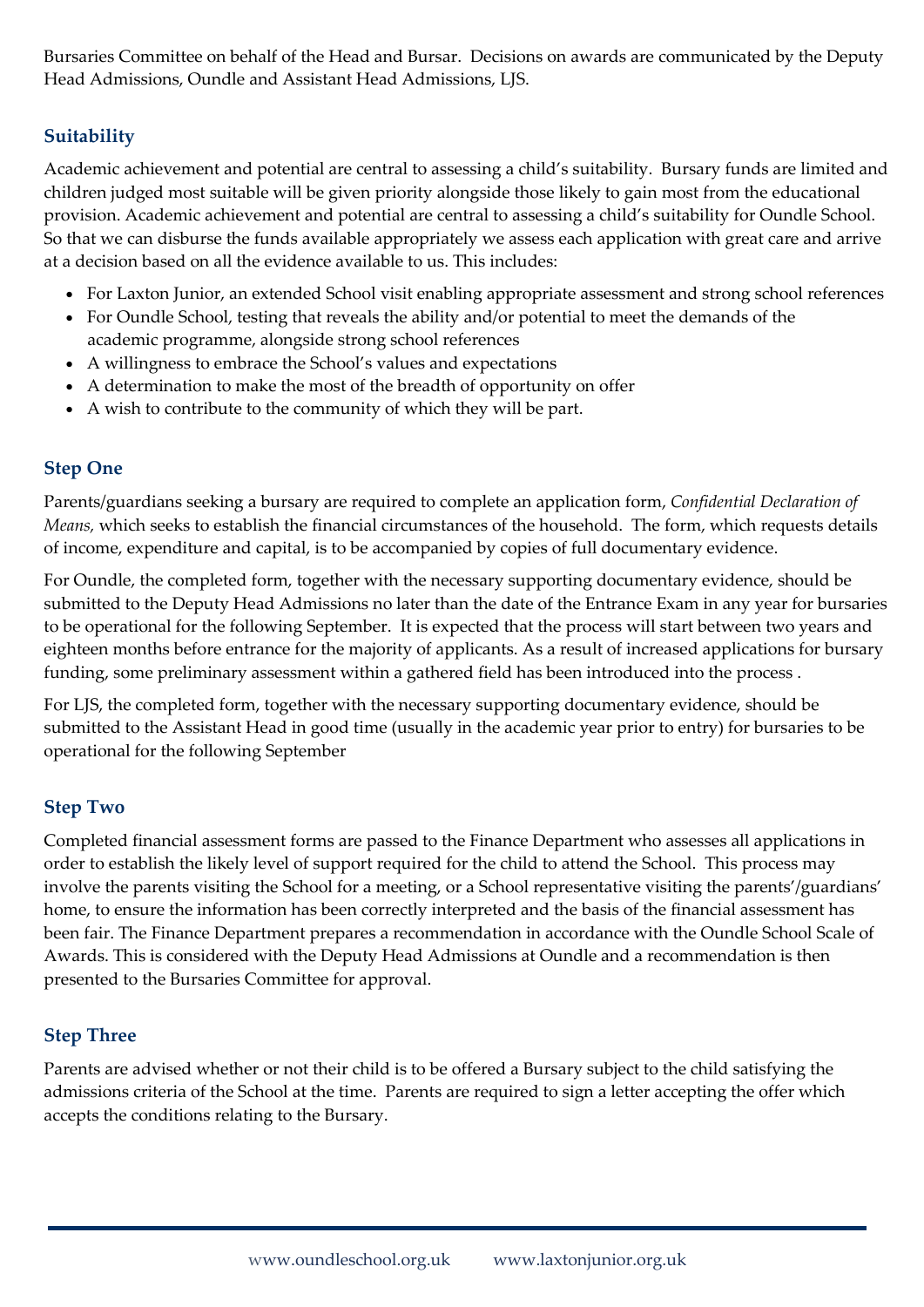### **Existing Pupils - Change in Family Circumstances**

Within overall budget funding, the School will in normal circumstances set aside each year an Emergency Bursary Fund, for cases of sudden, unforeseen need or where applications meriting bursary assistance are received out of the normal calendar cycle for bursary submission, scrutiny and award. This sum will be set within budgetary constraints. Parents/guardians with a child at the School whose financial circumstances suddenly change may apply for an *Emergency Bursary* to the Deputy Head Admissions, Oundle or Assistant Head Admissions, LJS, explaining their situation and using the standard application form. Such awards are subject to the availability of funding and cannot be guaranteed. Emergency Bursaries will also be awarded on a temporary basis and will not be guaranteed for the remainder of the pupil's education at either Laxton Junior School or Oundle School.

### **C. Criteria for Award**

The Bursaries Committee considers a number of factors when assessing a Bursary request including the child's suitability for accessing an Oundle or LJS education. The Committee makes a judgement as to the justification for financial support, and the extent of such support. Individuals may receive bursary support for a maximum of ten years.

### **Financial Limitations**

The size of the Bursary award is not influenced by the level of the academic ability of the child but by the extent of the need. Each case is assessed on its own merits and awards are made accordingly, subject to the School's ability to fund these within the context of what is viable within its overall budget. It is recognised that judgements about what sacrifices a family should make to pay school fees will be personal. However, the School has a duty to ensure that all bursary grants are well focused and so, as well as current earnings, other factors which will be considered in determining the necessary level of grant will include:

- The ability to improve the financial position or earning power of the family. For example, where there are two partners, both would be expected to be employed unless one is prevented from doing so through incapacity, the need to care for children under school age or other dependents, or the requirements of their partner's work.
- Opportunities to release any capital. Significant capital savings and investments would be expected to be used for the payment of school fees, as would equity values in houses. Approved pension funds are not included within a parent's assets, however non-approved pension savings will be taken into account in the award calculation.
- In cases of separation, the contribution made by the absent parent.
- Contribution to household costs by other, wider, family members, any adults unrelated to the child or by outside sources.
- Acknowledging that others might have a different view, the School considers that the following would not be consistent with the receipt of a bursary:
	- Frequent or expensive holidays.
	- New or luxury cars.
	- Investment in significant home improvements.
	- A second property or land holdings.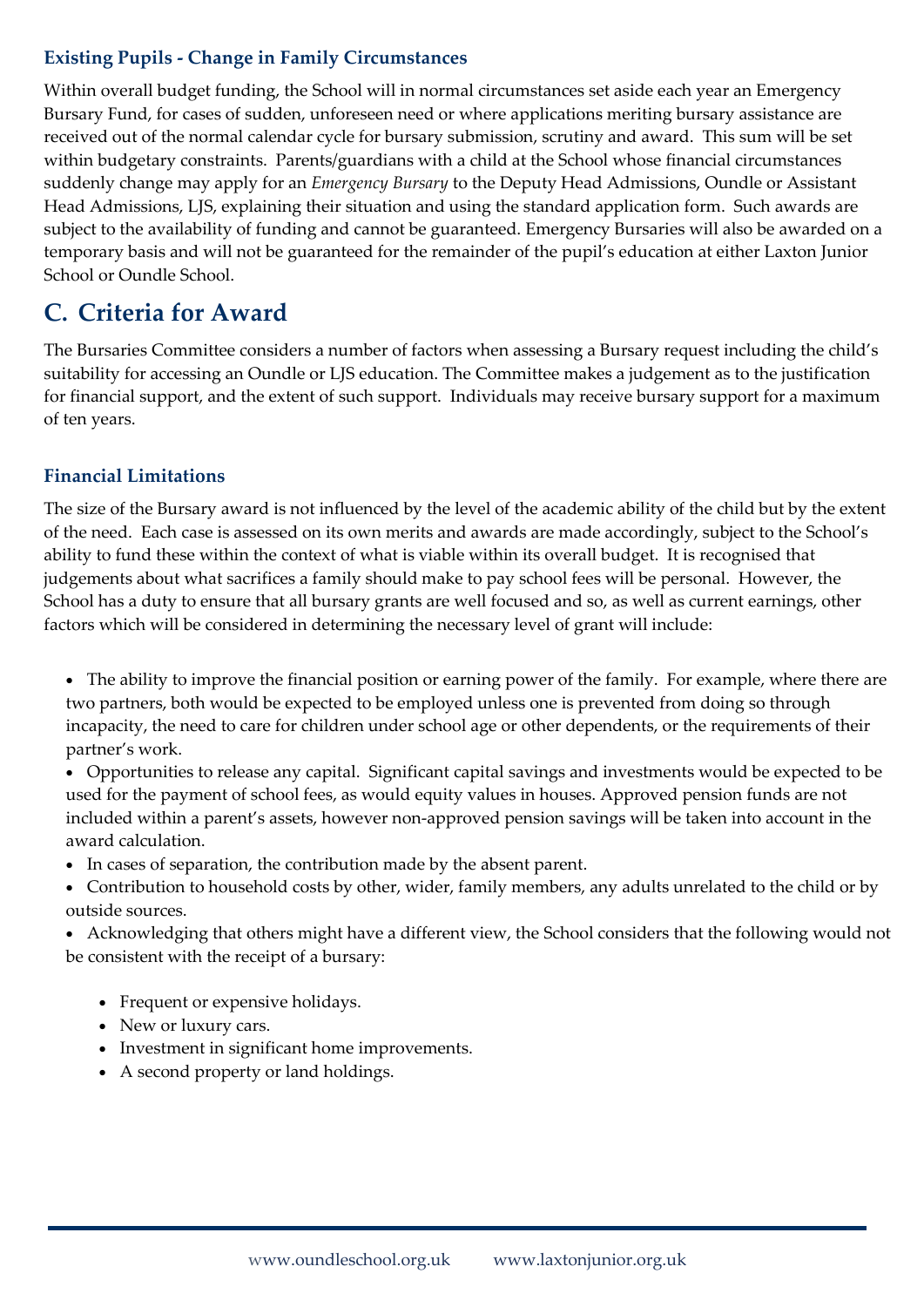#### **Other Factors**

It is recognised that, in addition to academic ability and financial constraints, there may be other circumstances which should be considered. These include:

- Where a child has siblings at either School (however, it is important to note that because one child is supported by the School it should not be assumed that subsequent siblings will be).
- Where the social needs of the child are relevant (e.g. may be suffering from bullying at their present school).
- Where a parent/guardian is terminally ill or is unable to secure permanent employment due to poor health.
- Where a separation has resulted in the child having to be withdrawn from the School adding to the stress of coping with the parents/guardians separating.

## **D. Annual Review**

All Bursary awards are subject to an annual assessment of parental means, including where any fees are paid in advance, and the size of the Bursary may be varied upwards or downwards depending on any change in parental circumstances. Awards are made on the basis of the Oundle School Scale of Awards, which determines the level of award in relation to the family's financial circumstances. The Scale of Awards is reviewed and revised annually by the Deputy Head Admissions, Oundle to take into account any changes in fees. Though awards are generally tied to this scale, they may be varied upwards or downwards depending on individual parental/guardians' circumstances (e.g. their savings, investments and realisable assets, as well as their income, the size of their family, any other persons dependent upon them and like factors). Compassionate or other considerations may affect the size of the awards in exceptional circumstances.

Current Bursary holders will be issued with repeat means-testing forms at the beginning of March each year for return by the end of the month. For those previously in receipt of Bursaries the Deputy Head Admissions, Oundle, the Assistant Head Admissions, LJS and the Bursar, in making their joint recommendation to the Bursaries Committee, have the discretion to recommend to the Head the reduction or withdrawal of an award not only where a pupil's progress, attitude or behaviour has been unsatisfactory but also where the parents/guardians have failed to support the School, for example, by the late payment of any contribution they are making to the fees.

## **E. General Information**

### **Confidentiality**

The School respects the confidentiality of Bursary awards made to families and recipients are expected to do likewise. Any breach of this confidentiality may be deemed to be a breach of the conditions of the Bursary award which may result in the withdrawal of the award.

### **Other Sources of Bursary Assistance**

In addition to the School's bursary fund, there are a number of educational and charitable trusts which provide assistance with tuition fees. In the majority of cases, these are to assist children who are already attending a feepaying school and due to a change of circumstances may be unable to remain. Oundle School encourages parents/guardians to apply for support where it is felt a good case can be made for assistance.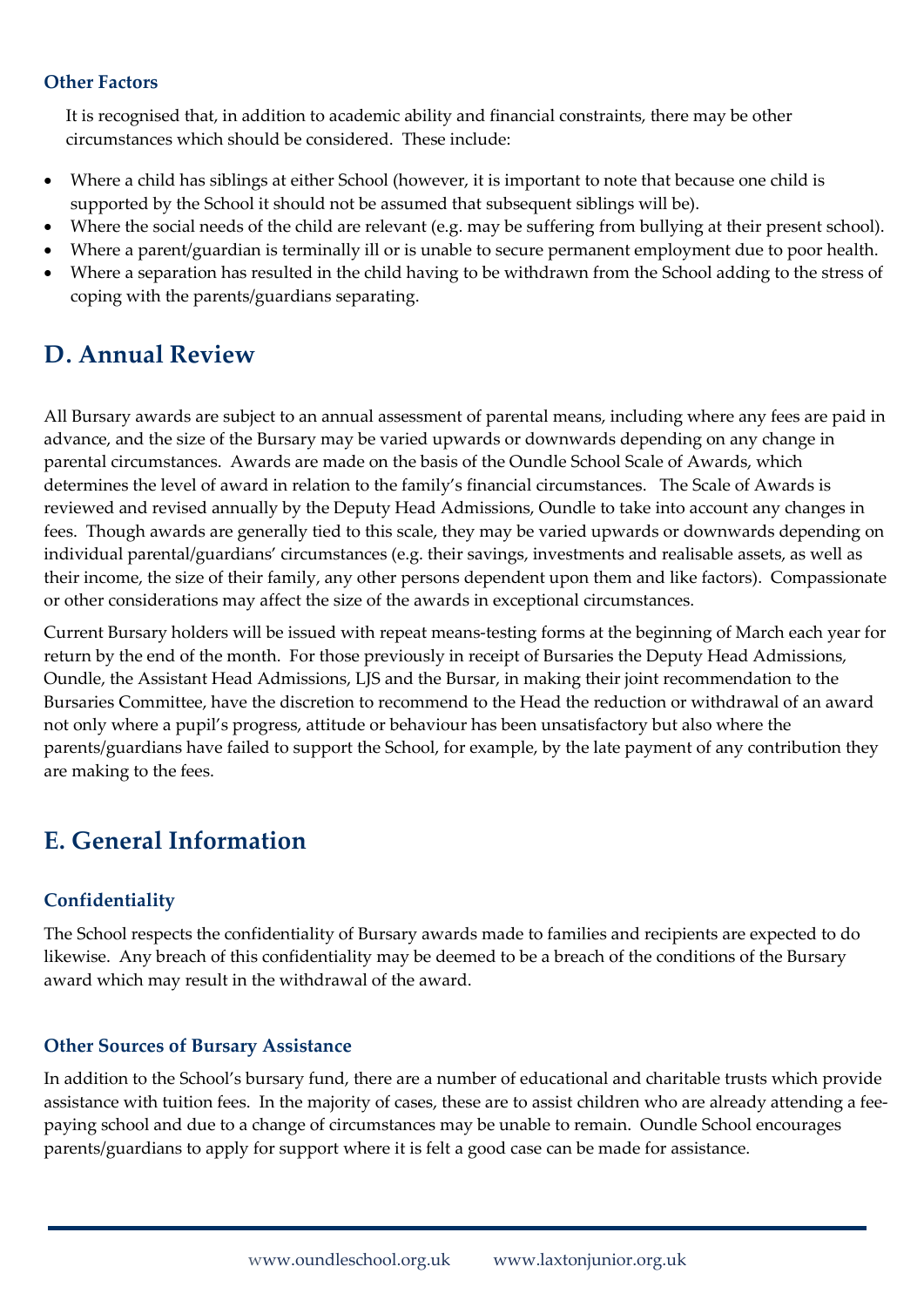Further information on how to pursue such assistance may be obtained from:

The Educational Trusts Forum *and also* The Joint Educational Trust

6 Lovat Lane London EC3R 8DT

Email: [admin@jetcharity.org](mailto:admin@jetcharity.org) Website: www.jetcharity.org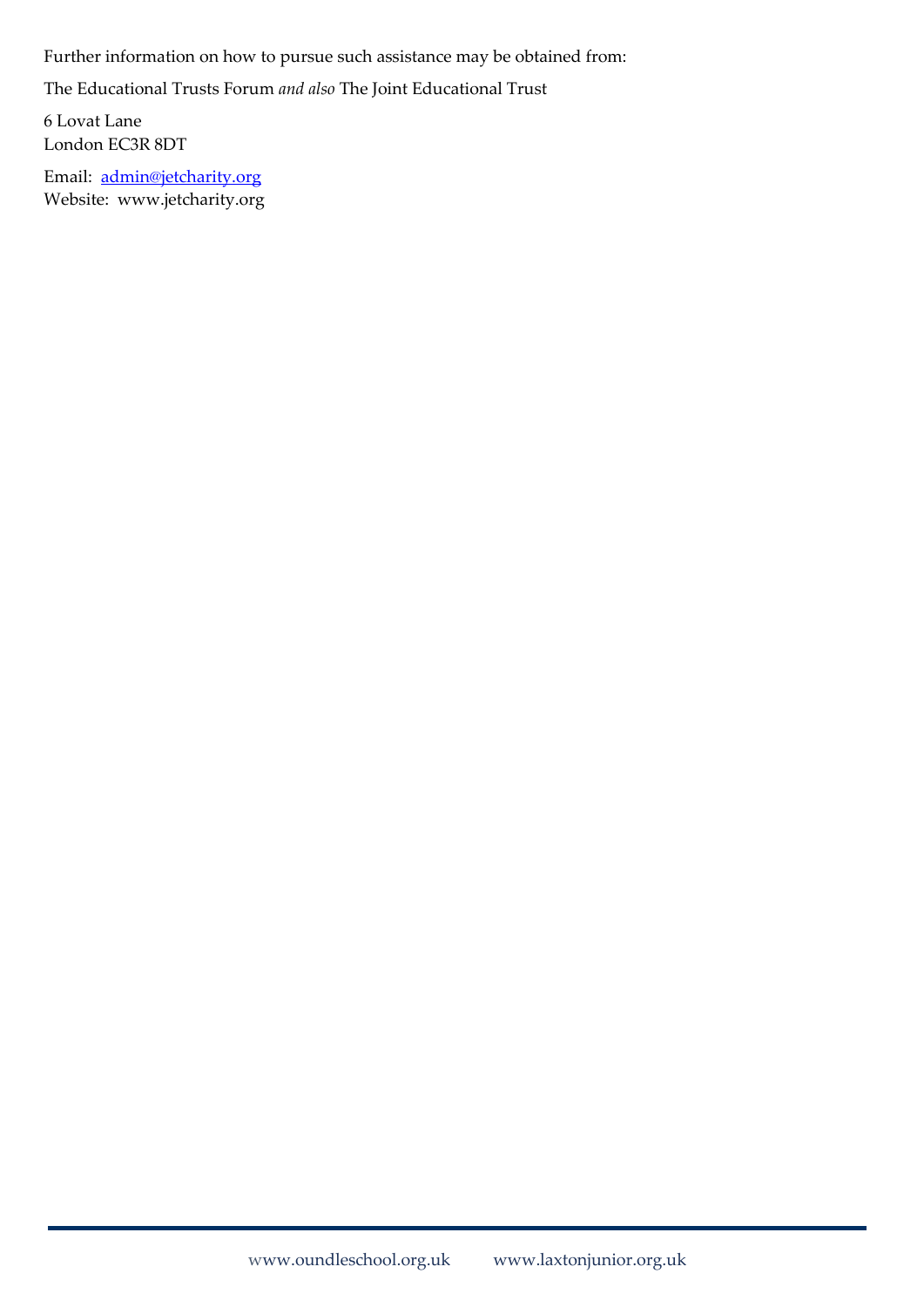### **Appendix A**

#### **Conditions of Bursary Award**

- **1. Obligations of the pupil:**A pupil who is the subject of an Award is required to work hard, to contribute positively to the life of the School, to be a credit to the School and to set a good example to other pupils. These are the **Purposes of the Award**.
- **2. Obligations of the Parent/s:** The parents are expected to support and encourage the pupil to achieve the Purposes of the Award and to uphold the aims and the good name of the School. The parents are also required to pay the balance of the account by the first day of the Term. Any extras above £250 to be incurred on behalf of a pupil in receipt of an award for a trip or event should be approved before a commitment is made.
- **3. Annual Pupil Review:** An award is normally tenable throughout a pupil's time at the School. It is, however, subject to an annual review of satisfactory behaviour and progress. In consultation with academic and pastoral staff, the Deputy Head Admissions, Oundle and/or the Assistant Head Admissions, LJS, conducts the reviews of all recipients of Awards and reports to the Head.
- **4. Withdrawal of the Award***:* The Award may be withdrawn by written notice sent to a parent if, in the opinion of the Governors, acting in good faith, the pupil or a parent has not complied with the obligations set out in paragraphs 1 and 2 above or the pupil has fallen below the required standards of conduct and progress and in the further opinion of the Governors there has been no significant improvement following consultation with a parent and/or the pupil and a written warning. Withdrawal of the Award will take effect from the start of the following Term.

Further, the Award may be withdrawn by written notice if the balance of the account remains unpaid 28 days after a written reminder has been sent to the parents.

- **5. Annual Financial Review**: Other than an Emergency Bursary when the period is likely to be shorter, an award is normally tenable throughout a pupil's time at the School. It is, however, subject to an annual review of financial circumstances and should these change significantly from the present position, the Award may be varied or discontinued.
- **6. Fees in lieu of notice:** For the avoidance of doubt, the benefits receivable under an Award will not apply to any Term for which the School has required payment of fees in lieu of notice.
- **7. Terms and Conditions:** These Conditions of Award take precedence over any of the School's Terms and Conditions which are inconsistent with them but in all other respects the Terms and Conditions as amended from time to time shall apply and these Conditions of Award shall be interpreted in accordance with them. Individuals may receive bursary support for a maximum of ten years.